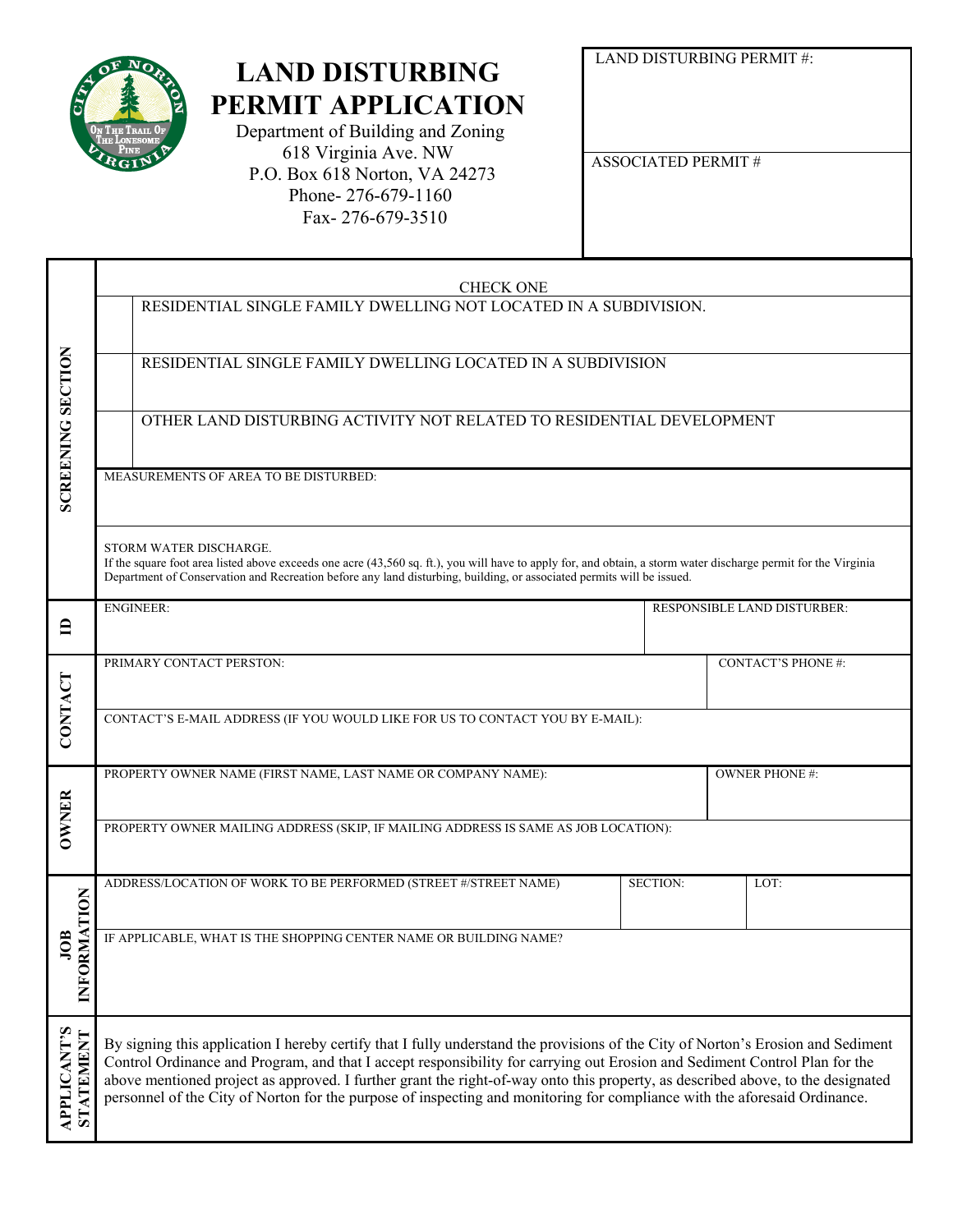|                                       | THE FOLLOWING STATEMENTS SHALL APPLY TO ALL PERMITS                                                                                                                                                                                                                                                                                                                                                                                                                                                                                                                                                 |       |  |  |  |
|---------------------------------------|-----------------------------------------------------------------------------------------------------------------------------------------------------------------------------------------------------------------------------------------------------------------------------------------------------------------------------------------------------------------------------------------------------------------------------------------------------------------------------------------------------------------------------------------------------------------------------------------------------|-------|--|--|--|
|                                       | All projects shall conform to the standards and specifications and other criteria adopted by the City of Norton unless a variance has been granted in<br>1.<br>writing by the locality.<br>This permit must be kept on the work site and shown on request.<br>2.<br>The locality must be notified when work commences and when the project is completed.<br>3.                                                                                                                                                                                                                                      |       |  |  |  |
| GENERAL STATEMENT                     |                                                                                                                                                                                                                                                                                                                                                                                                                                                                                                                                                                                                     |       |  |  |  |
|                                       | Other work (grading, excavating, and construction) on the project shall not commence until the appropriate erosion and sediment controls are in-place as<br>4.<br>specified on the plan.                                                                                                                                                                                                                                                                                                                                                                                                            |       |  |  |  |
|                                       | Applicant agrees to be responsible for any and all damages to any other conservation measures already in-place as a result of work covered by this<br>5.<br>permit.<br>Applicant agrees to maintain conservation measures in satisfactory operating condition until final permanent stabilization is achieved.<br>6.                                                                                                                                                                                                                                                                                |       |  |  |  |
|                                       | The land-disturbing permit may be revoked, should the locality determine that the project is not compliance with the conditions of the approved plan.<br>7.                                                                                                                                                                                                                                                                                                                                                                                                                                         |       |  |  |  |
|                                       |                                                                                                                                                                                                                                                                                                                                                                                                                                                                                                                                                                                                     |       |  |  |  |
|                                       | Section 7-22 (e) of the Norton City Code requires that a Performance Bond be posted with the City in the amount determined by the Program Administrator.<br>Such Performance Bond shall be conditioned to conform to any work to approved standards and specifications as specified in the approved Erosion and<br>Sediment Control Plan.                                                                                                                                                                                                                                                           |       |  |  |  |
| PERFORMANCE<br>BOND                   | Final inspection of the project shall be made by the Program Administrator or designated agent. The release of any Performance Bond is contingent upon the<br>findings of such inspection. Release of the Performance Bond shall occur within 60 days after the project site is deemed adequately stabilized by the Program<br>Administrator. The amount of such Performance Bond will be determined after review of the submitted plans. The fee for plan review and inspection for this<br>project is hereby stated to be \$25 for the first acre and \$10 per acre for additional acreage.       |       |  |  |  |
|                                       |                                                                                                                                                                                                                                                                                                                                                                                                                                                                                                                                                                                                     |       |  |  |  |
|                                       | APPLICANT NAME (PLEASE PRINT)                                                                                                                                                                                                                                                                                                                                                                                                                                                                                                                                                                       |       |  |  |  |
|                                       |                                                                                                                                                                                                                                                                                                                                                                                                                                                                                                                                                                                                     |       |  |  |  |
|                                       | REPRESENTING (Name of Company):                                                                                                                                                                                                                                                                                                                                                                                                                                                                                                                                                                     |       |  |  |  |
| <b>APPLICANT</b>                      |                                                                                                                                                                                                                                                                                                                                                                                                                                                                                                                                                                                                     |       |  |  |  |
|                                       | APPLICANT SIGNATURE:                                                                                                                                                                                                                                                                                                                                                                                                                                                                                                                                                                                | DATE: |  |  |  |
|                                       |                                                                                                                                                                                                                                                                                                                                                                                                                                                                                                                                                                                                     |       |  |  |  |
|                                       | THIS IS AN AGREEMENT IN LIEU OF AN EROSION AND SEDIMENT CONTROL PLAN FOR A SINGLE FAMILY RESIDENCE IN A<br>SUBDIVISION OR LOCATED ON A PRIVATE LOT                                                                                                                                                                                                                                                                                                                                                                                                                                                  |       |  |  |  |
| <b>PLAN</b>                           | (DO NOT COMPLETE THIS SECTION UNLESS THIS PROJECT IS PREPARATION OF A SITE FOR A SINGLE FAMILEY HOUSE LOCATED IN A<br>SUBDIVISION OR IS LOCATED ON A PRIVATE LOT.)                                                                                                                                                                                                                                                                                                                                                                                                                                  |       |  |  |  |
|                                       | In lieu of submission of an Erosion and Sediment Control Plan for the construction of the single family dwelling, I agree to comply with any reasonable<br>requirements determined necessary by employees of the City of Norton representing the Erosion and Sediment Control Program Administrator. Such<br>requirements shall be based on the conservation standards contained in the City of Norton's Erosion and Sediment Control Ordinance, and shall represent the<br>minimum practices necessary to provide adequate control of erosion and sedimentation on or resulting from this project. |       |  |  |  |
| AGREEMENT IN LIEU OF SOIL AND EROSION | As a minimum, any necessary perimeter sediment trapping measures will be installed and all denuded areas of the lot shall be stabilized within 7 days of final<br>grading with permanent vegetation or a protective ground cover suitable for the time of year.                                                                                                                                                                                                                                                                                                                                     |       |  |  |  |
|                                       | I further understand that failure to comply with such requirements within three working days following notice by the representatives of the City of Norton could<br>result in citation for violation of the City of Norton's Erosion and Sediment Control Ordinance.                                                                                                                                                                                                                                                                                                                                |       |  |  |  |
|                                       | MEASURES SPECIFIED BY THE PLAN APPROVING AUTHORITY:                                                                                                                                                                                                                                                                                                                                                                                                                                                                                                                                                 |       |  |  |  |
|                                       |                                                                                                                                                                                                                                                                                                                                                                                                                                                                                                                                                                                                     |       |  |  |  |
|                                       |                                                                                                                                                                                                                                                                                                                                                                                                                                                                                                                                                                                                     |       |  |  |  |
|                                       |                                                                                                                                                                                                                                                                                                                                                                                                                                                                                                                                                                                                     |       |  |  |  |
|                                       | SIGNATURE OF LAND OWNER:<br>DATE:                                                                                                                                                                                                                                                                                                                                                                                                                                                                                                                                                                   |       |  |  |  |
|                                       |                                                                                                                                                                                                                                                                                                                                                                                                                                                                                                                                                                                                     |       |  |  |  |
|                                       | SIGNATURE OF PARTY RESPONSIBLE FOR EROSION AND SEDIMENT CONTROL IF DIFFERENT FROM LAND OWNER                                                                                                                                                                                                                                                                                                                                                                                                                                                                                                        |       |  |  |  |
|                                       |                                                                                                                                                                                                                                                                                                                                                                                                                                                                                                                                                                                                     |       |  |  |  |